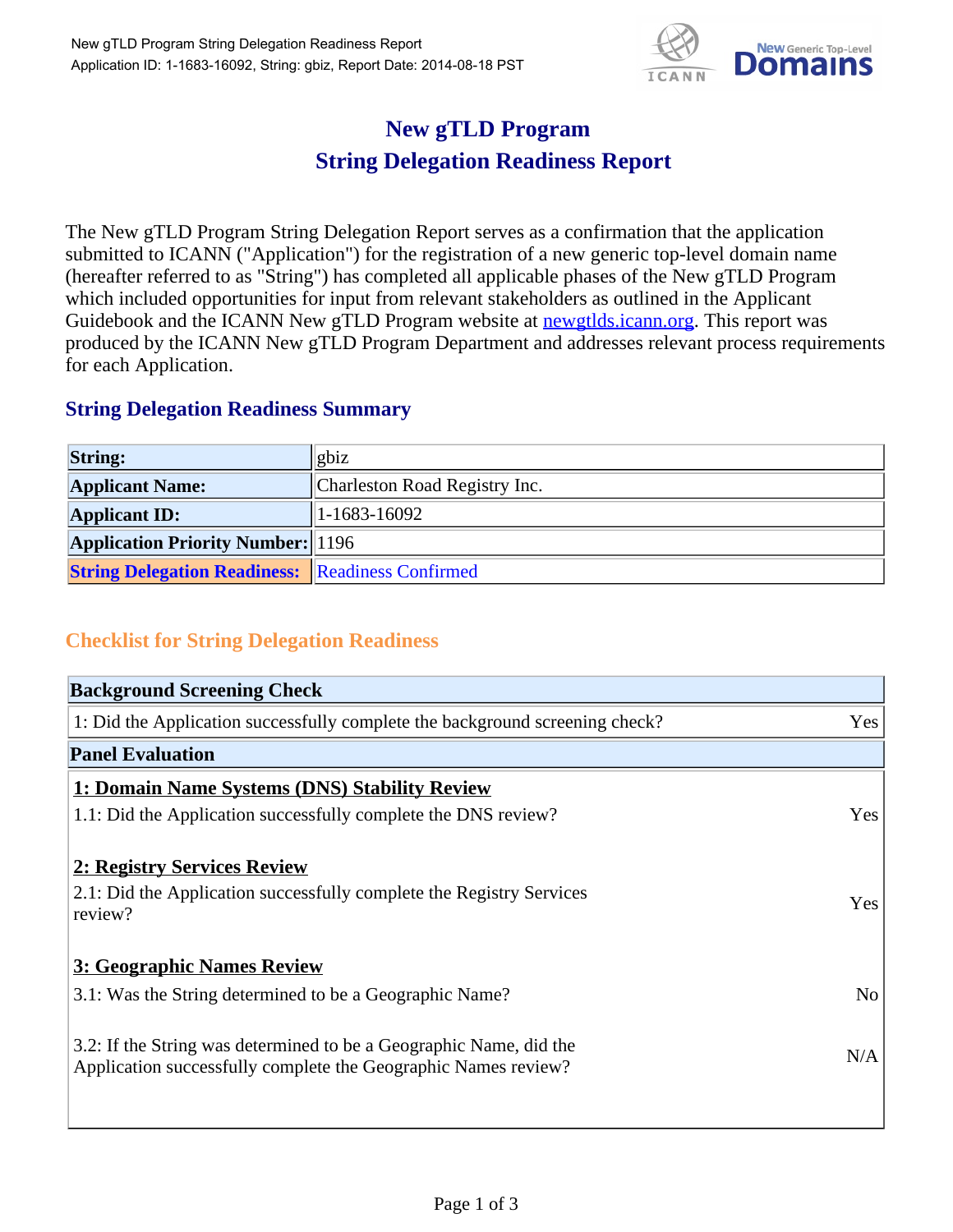

| <b>4: Financial Review</b><br>4.1: Did the Application successfully complete the Financial Capability<br>review?                                                                                                                                                                                                                                             | Yes |
|--------------------------------------------------------------------------------------------------------------------------------------------------------------------------------------------------------------------------------------------------------------------------------------------------------------------------------------------------------------|-----|
| <b>5: Technical Review</b><br>5.1: Did the Application successfully complete the Technical and<br><b>Operation Capability review?</b>                                                                                                                                                                                                                        | Yes |
| <b>6: String Similarity Review</b><br>6.1: Was the Application determined to not be confusingly similar to other<br>applied for strings, including through String Confusion Objections?                                                                                                                                                                      | Yes |
| 6.2: If the Application was determined to be confusingly similar to other<br>applied for strings, including through String Confusion Objections, did the<br>Application prevail in the string contention resolution process (CPE,<br>Auction, and/or Self-Resolution of String Contention via<br>withdrawal/termination of all other members in contention)? | N/A |

| <b>Public Comment Period</b>                                                                                                                                                                   |                |
|------------------------------------------------------------------------------------------------------------------------------------------------------------------------------------------------|----------------|
| 1: Was the public provided an opportunity to submit comments on the Application?                                                                                                               | Yes            |
| 2: Were comments for the Application considered by evaluation panels?                                                                                                                          | Yes            |
| <b>Objection Process</b>                                                                                                                                                                       |                |
| 1: Were objections filed against the Application?                                                                                                                                              | Yes            |
| 2: If objections were filed against the Application, did Applicant prevail in the dispute<br>resolution proceedings for all Legal Rights, Limited Public Interest and Community<br>Objections? | Yes            |
| <b>Governmental Advisory Committee (GAC) Advice</b>                                                                                                                                            |                |
| 1: Did the GAC have an opportunity to provide advice for the Application?                                                                                                                      | Yes            |
| 2: Did the GAC provide consensus GAC advice that the String should not be approved by<br>the ICANN Board?                                                                                      | N <sub>o</sub> |
| 3: If the GAC provided consensus GAC advice to the ICANN Board, did the ICANN Board<br>(or New gTLD Program Committee) accept the GAC advice?                                                  | N/A            |
| <b>Accountability Mechanisms</b>                                                                                                                                                               |                |
| 1: Was the Application the subject of a complaint or review through one of ICANN's<br>accountability mechanisms (Reconsideration or Independent Review)?                                       | N <sub>0</sub> |
| 1.1: If yes, did the BGC, ICANN Board or New gTLD Program Committee determine that<br>the Application should not proceed to contracting?                                                       | N/A            |